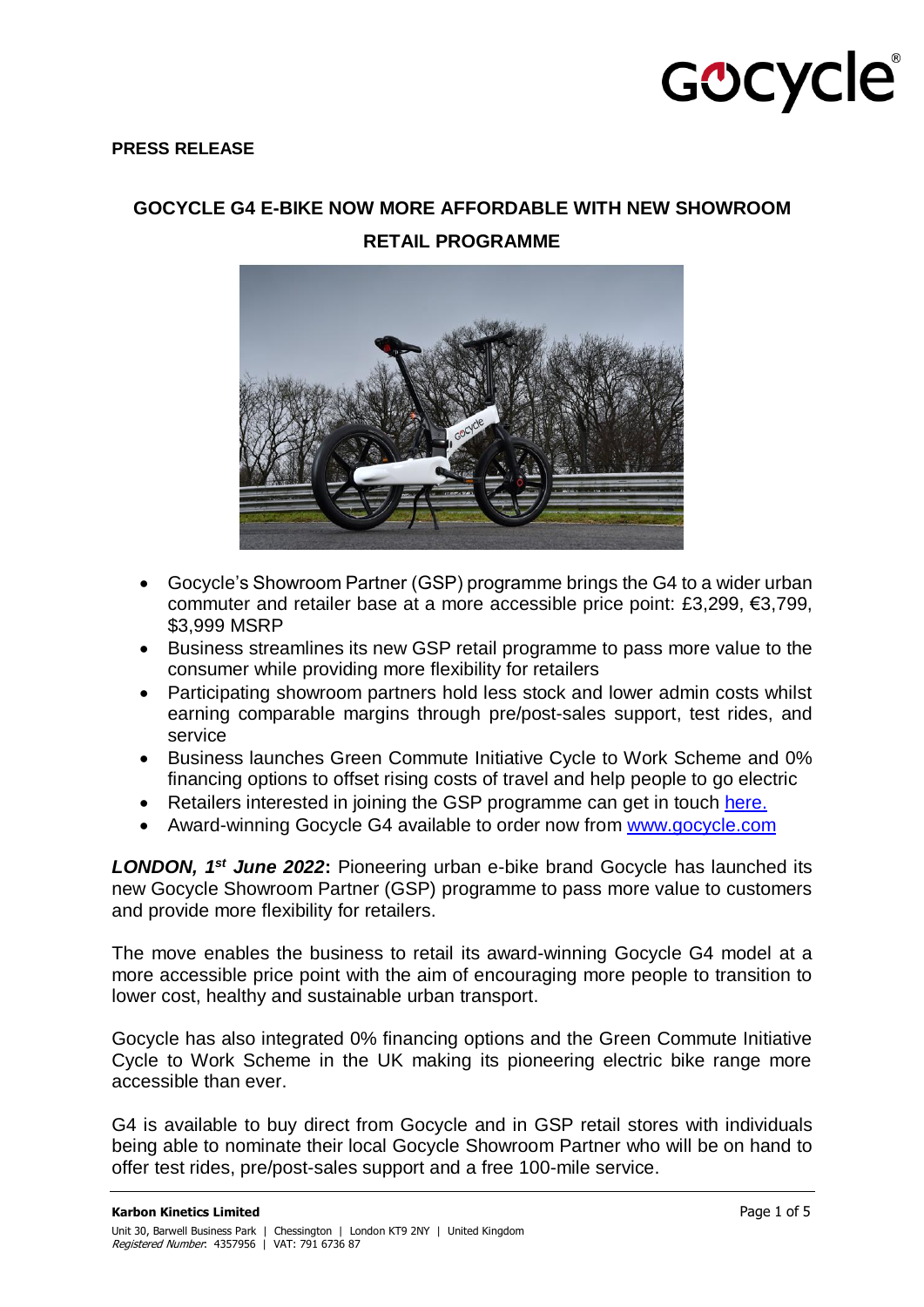

**Richard Thorpe, Gocycle Designer & Founder, said: "**The world has changed and we must too! Amidst a challenging and dynamic global economic backdrop we've adapted and streamlined our G4 model sales approach to pass on savings to our customers and provide stock flexibility to our retailers. Things are tough out there with cost-of-living increases and stock availability. We've taken a look at all of the areas in our promotion, warehousing, delivery and sales process, and where possible, we've implemented cost savings to make our entry level model more competitive and accessible to a wider customer and retailer base."

"The result is that our Gocycle Showroom Partner programme brings the G4 model into a price range compatible with many government cycle to work purchase and tax credit schemes in the UK, US, and EU. We have also implemented some amazing interest free finance options for our customers that reduce monthly ownership costs."

"Our retail partners benefit by not having to hold extensive stock at a time where credit is becoming more expensive. In particular, we have focused on lowering the barrier to onboarding Gocycle with new dealers as we continue to invest and grow our retailer partner network. Many dealers are not able to benefit from our global brand PR, promotions and offers, but with our GSP programme, they now can and will."

The G4 launched in April 2021 as part of Gocycle's pioneering Generation Four line-up which also features the halo G4i and G4i+ models.

It's gained critical acclaim across the globe with its award-winning combination of the ride comfort and dynamics of a full-size bike with all the versatility of a folding e-bike.

The Gocycle G4 is available to order now direct



from Gocycle. Customers can test ride and get showroom pre-sales support at any of our participating Gocycle Showroom Partners.

Customers can nominate their local Gocycle retail partner for a free 100 miles/160 km initial service by visiting that dealer and using a dealer free service voucher code at checkout. Customers prefer the convenience of local service and support as well as presales localized language.

### **The halo G4i and G4i+ models are not impacted by the G4 pricing update or launch of the Gocycle Showroom programme.**

Global retailers interested in joining the GSP programme are invited to get in touch [here.](https://gocycle.wufoo.com/forms/mle0lt71xk3jgs/)

Electrify your lifestyle with the Gocycle G4:<https://youtu.be/Q-26iMuhQCw>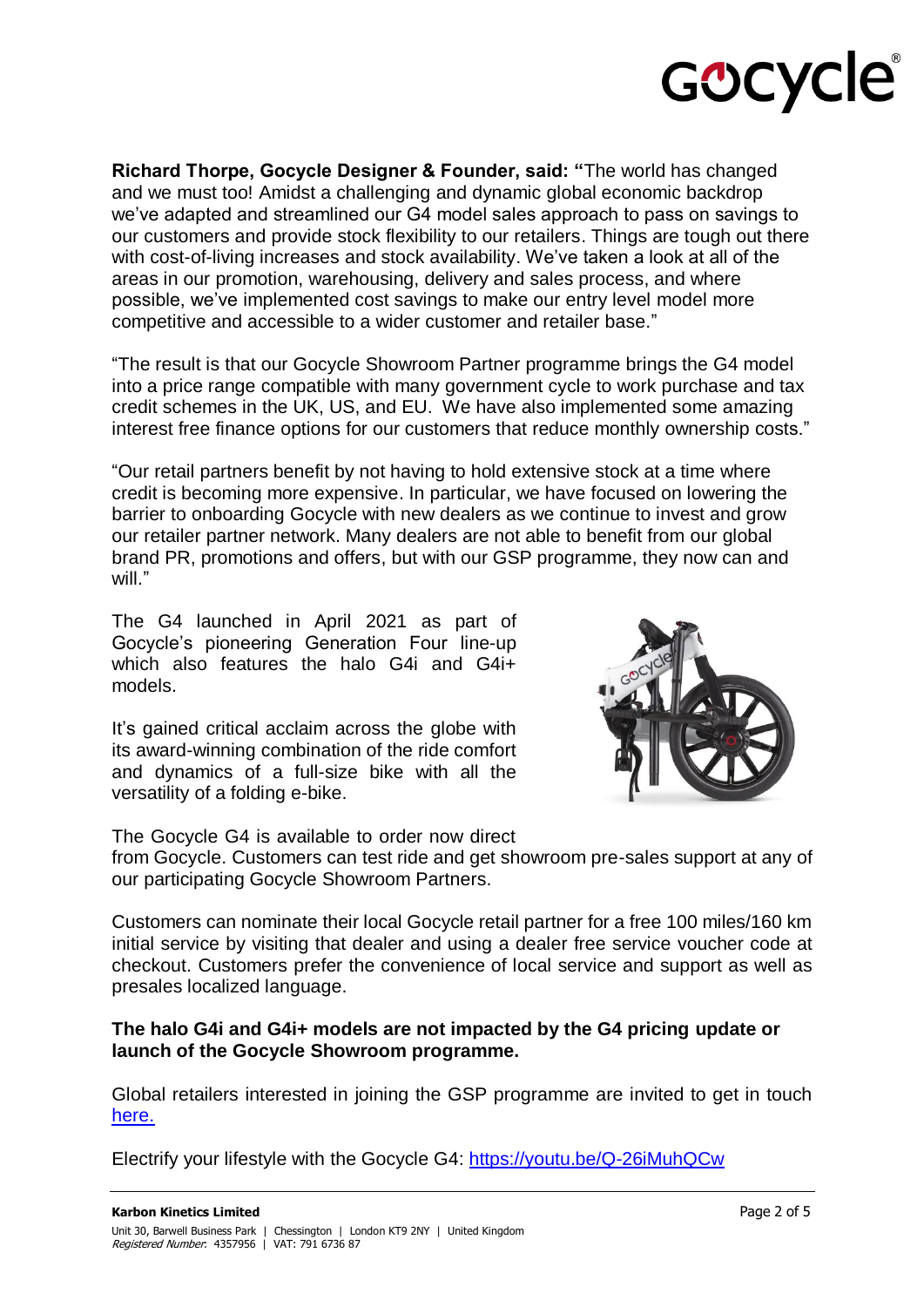## GOCYCle®

**– ENDS –**

Gocycle G4 available to order now from [www.gocycle.com](http://www.gocycle.com/) and to test ride at participating Gocycle Showroom partners.

#### **Gocycle G4 MSRP: £3,299, €3,799, \$3,999**

Gocycle G4i & G4i+ available to order now from [www.gocycle.com](http://www.gocycle.com/) through select resellers throughout US, Canada, UK, and EU.

#### **Gocycle G4i MSRP: £4,999 / €5,499 / \$5,999**

#### **Gocycle G4i+ MSRP: £5,999 / €6,499 \$6,999**

You can view and download Gocycle images on our [Gocycle Media Library.](https://www.dropbox.com/sh/z5980kc4czqh7gw/AABplGPDYBXScmKaqccExzLla?dl=0)

For more information visit [www.gocycle.com](http://www.gocycle.com/) or contact:

#### **Conrad Allum**

International PR Manager T: +44 7701 366 096 E: conrad@gocycle.com



#### **Notes to Editors**

#### **G4 Highlights**

- **All-New G4drive -** Smooth and quiet, Gocycle's bespoke new G4drive™ delivers more torque with class leading compact packaging.
- **Injection Moulded Composite Mid-Frame -** This central component of G4's monocoque chassis has the important job of connecting the hydroformed aluminium front frame and Gocycle's patented magnesium Cleandrive.
- **Carbon Fibre Single-Sided Front Fork -** The Gocycle G4's all-new singlesided carbon front fork houses the fully-integrated G4drive electric motor. Its smooth and flowing lines help to reduce stress and overall weight.
- **New Gocycle Tyre –** MotoGP-inspired treaded tyre infused with silica compound for superior grip and sure -footed handling
- **Integrated USB Port –** 1amp USB charger for phone charging on the go
- **Low Energy Bluetooth**  Improved phone and Gocycle app connectivity
- **Fast-charging**  New Gocycle charger enables fast charging across the range  $-3$  hours (G4)

#### **About Gocycle**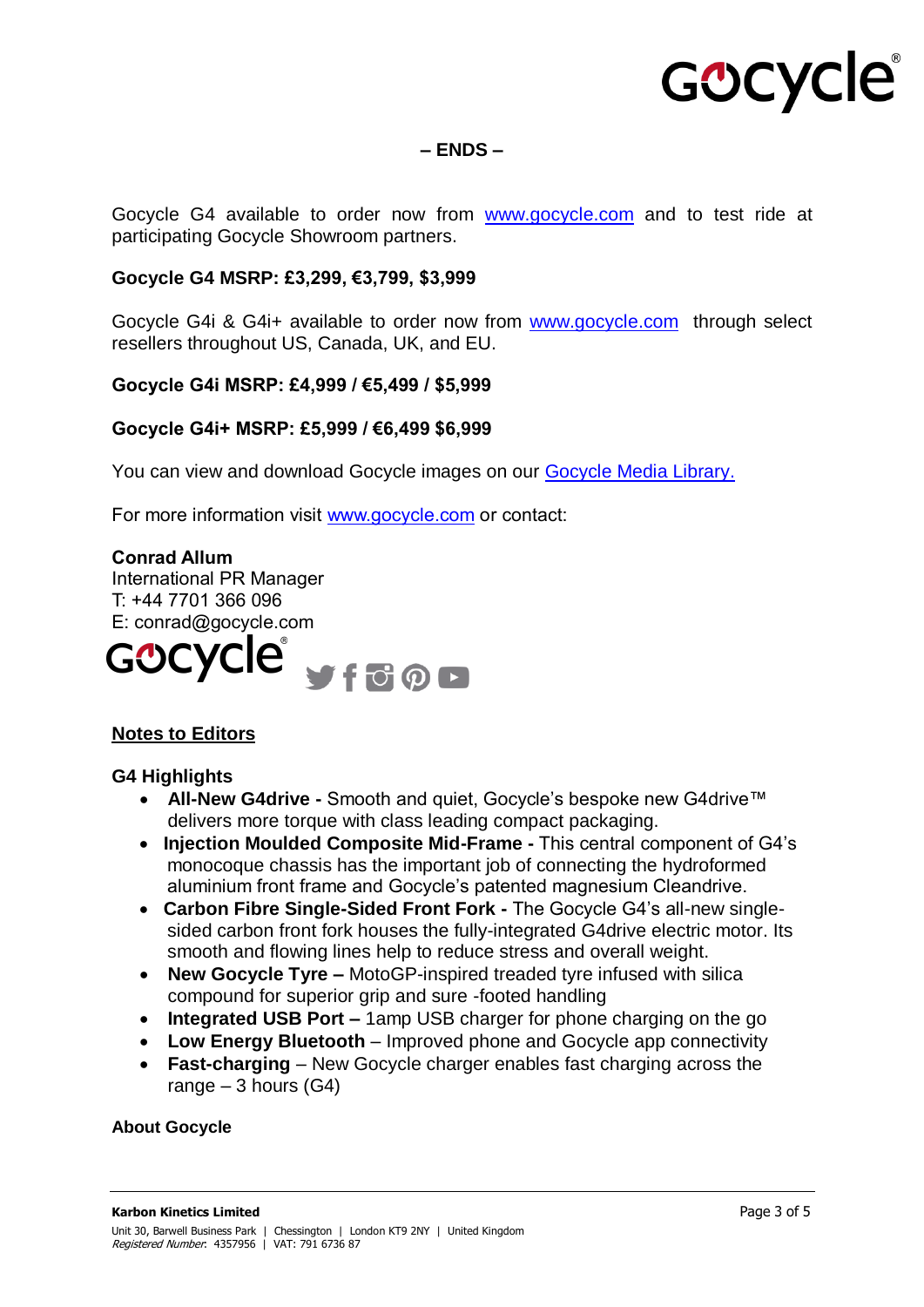

They say you can't reinvent the wheel or improve the design of the bicycle. Gocycle® did both. So passionate was Richard Thorpe about creating the perfect e-bike that he left a dream design job with McLaren Cars to dedicate all of his time to that purpose.

With his experience in designing lightweight racing car components and enthusiasm for innovative engineering excellence, Richard believed that an e-bike should be elegant, desirable, a joy to live with and fun. First dreamed of in 2002, GocycleG1 design was perfected over years of dedicated research and development, and launched in Europe in 2009 to international acclaim, winning Best Electric Bike award at Eurobike.

Since then, Gocycle® has introduced the first e-bike with Daytime Running Lights, the only bike with quick-release side-mounted wheels, and to universal acclaim a fast-folding bike in 2019. Gocycle® started by re-thinking every element of the bicycle and designing a uniquely integrated machine. We will continue to change perceptions of what a bicycle can be and do.

|                                           | G4                                                         |
|-------------------------------------------|------------------------------------------------------------|
| <b>Price (MSRP)</b>                       | £3,299 / €3,799 / \$3,999                                  |
| <b>Shifting</b>                           | <b>Mechanical Twist Shift</b>                              |
| <b>Frame Material</b>                     | Aluminium/injection moulded composite mid-frame /magnesium |
| <b>Wheels</b>                             | Magnesium Fixed                                            |
| <b>Power Boost</b><br><b>Control</b>      | <b>Power Boost Button</b>                                  |
| <b>Daytime Running</b><br>Light (DRL)     | <b>No</b>                                                  |
| <b>Gear Display</b>                       | Mechanical                                                 |
| <b>Battery Display</b>                    | <b>LED Mini Dash</b>                                       |
| Range                                     | Up to 65km (40 miles)                                      |
| <b>Speed Display</b>                      | <b>No</b>                                                  |
| <b>Battery Power</b><br><b>Efficiency</b> | <b>LED Dash</b>                                            |
| <b>Colour</b>                             | White, Matte Black, Blue                                   |
| <b>Riding Modes</b>                       | Multiple, programmable via GocycleConnect App              |
| <b>Charger</b>                            | Gocycle 4A 36V Charger                                     |
| <b>Charging Time</b>                      | 3 hours                                                    |
| <b>Handlebar</b><br>adjustment            | <b>Quick Folding</b>                                       |

#### **Gocycle G4 Technical Specifications**